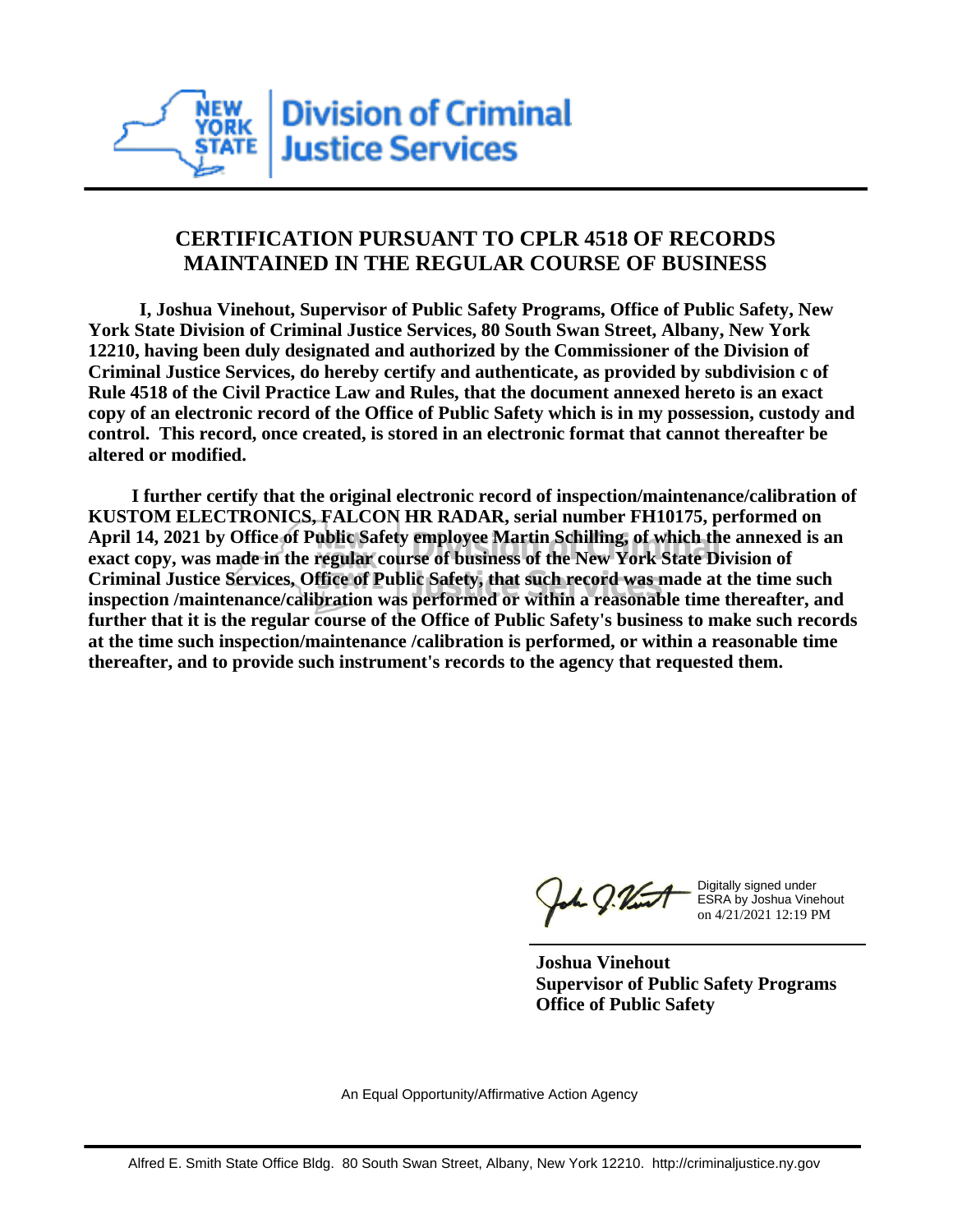## **RADAR RECORD OF INSPECTION / MAINTENANCE / CALIBRATION**

## **Name of Submitting Agency: Stony Point Town Police Department Manufacturer: KUSTOM ELECTRONICS Model: FALCON HR Date: April 14, 2021 Serial Number: FH10175**

 **I hereby certify that KUSTOM ELECTRONICS RADAR, model FALCON HR, serial number FH10175/ / N/A / / N/A, has been calibrated using standards whose accuracies are established by the National Bureau of Standards, or have been derived by the ratio type of self calibration techniques. Calibration has been effected by controlled tests performed on the date indicated above.**

| <b>Test No</b> | <b>Internal Standard</b>                   | <b>Test Result</b> |
|----------------|--------------------------------------------|--------------------|
|                | <b>PAS MPH</b>                             | <b>PAS MPH</b>     |
| <b>Test No</b> | <b>Certification Standard (Stationary)</b> | <b>Test Result</b> |
|                | 65 MPH                                     | 65 MPH             |
|                | 35 MPH<br>YORK                             | <b>35 MPH</b>      |
| <b>Test No</b> | <b>Certification Standard (Moving)</b>     | <b>Test Result</b> |
|                | 65 MPH                                     | <b>30 MPH</b>      |
|                | 35 MPH                                     |                    |

**Turning Fork Certification / Date of Certification: April 14, 2021**

| <b>Serial Number</b> | <b>Frequency</b> | <b>Test Result</b> |
|----------------------|------------------|--------------------|
| ร195⊿                |                  | 65 MPH             |

**The above stated tuning fork has been tested and found to oscillate at 4740 Hertz. It will cause a calibration signal of 65 MPH when used with a Doppler traffic radar operating at 24,150 Mhz.**

| <b>Serial Number</b> | Frequency | <b>Test Result</b> |
|----------------------|-----------|--------------------|
| 67517                | 2545 HZ   | 35 MPH             |

**The above stated tuning fork has been tested and found to oscillate at 2545 Hertz. It will cause a calibration signal of 35 MPH when used with a Doppler traffic radar operating at 24,150 Mhz.**

 **I further certify that the entries made in these records were made at the time that the inspection /maintenance/calibration of the above identified RADAR was performed, or within a reasonable time thereafter.**

 *page 1 of 2* 

Digitally signed under ESRA by Martin Schilling on 4/14/2021 1:10 PM

**Martin Schilling Highway Safety Equipment Technician Office of Public Safety**

**\_\_\_\_\_\_\_\_\_\_\_\_\_\_\_\_\_\_\_\_\_\_\_\_\_\_\_\_\_\_\_\_\_\_\_\_\_**